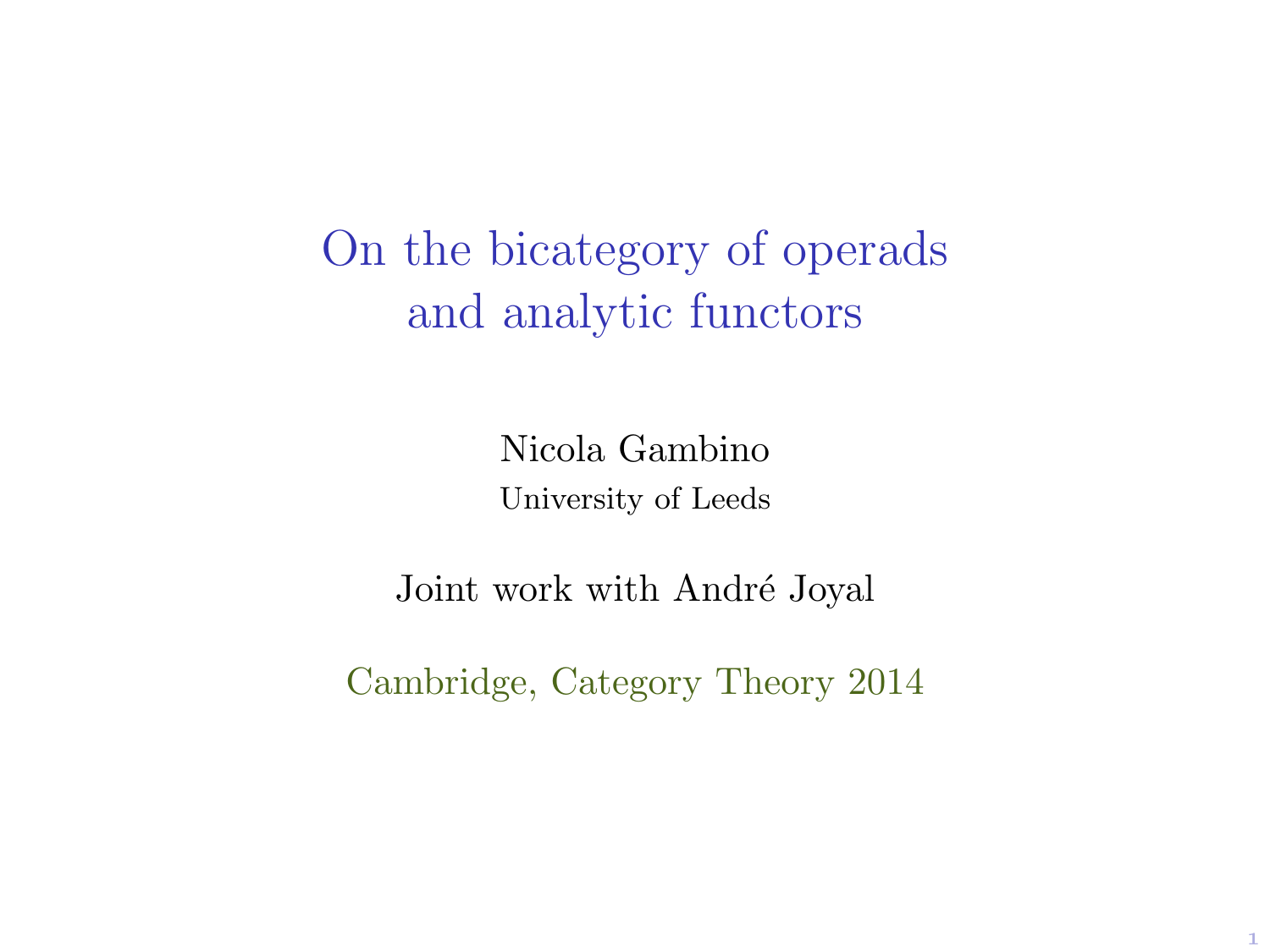## Reference

#### N. Gambino and A. Joyal On operads, bimodules and analytic functors ArXiv, 2014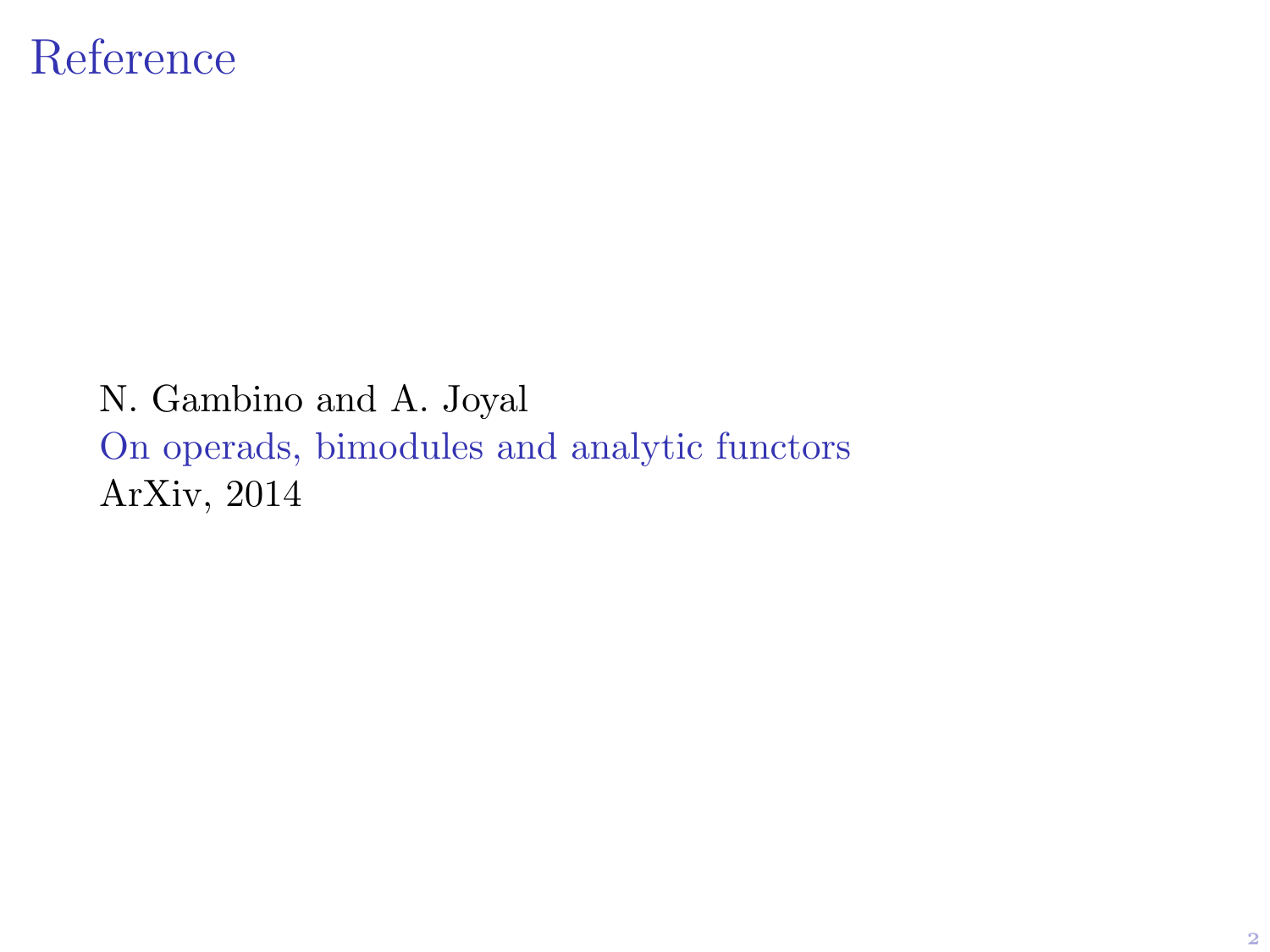## Main result

Let  $V$  be a symmetric monoidal closed presentable category.

**Theorem.** The bicategory  $\text{Opd}_{\mathcal{V}}$  that has

- $\triangleright$  0-cells = operads (= symmetric many-sorted V-operads)
- $\blacktriangleright$  1-cells = operad bimodules
- $\triangleright$  2-cells = operad bimodule maps

is cartesian closed.

**Note.** For operads  $A$  and  $B$ , we have

 $\mathbf{Alg}(A \sqcap B) = \mathbf{Alg}(A) \times \mathbf{Alg}(B)$ ,  $\mathbf{Alg}(B^A) = \mathbf{Opd}_{\mathcal{V}}[A, B]$ .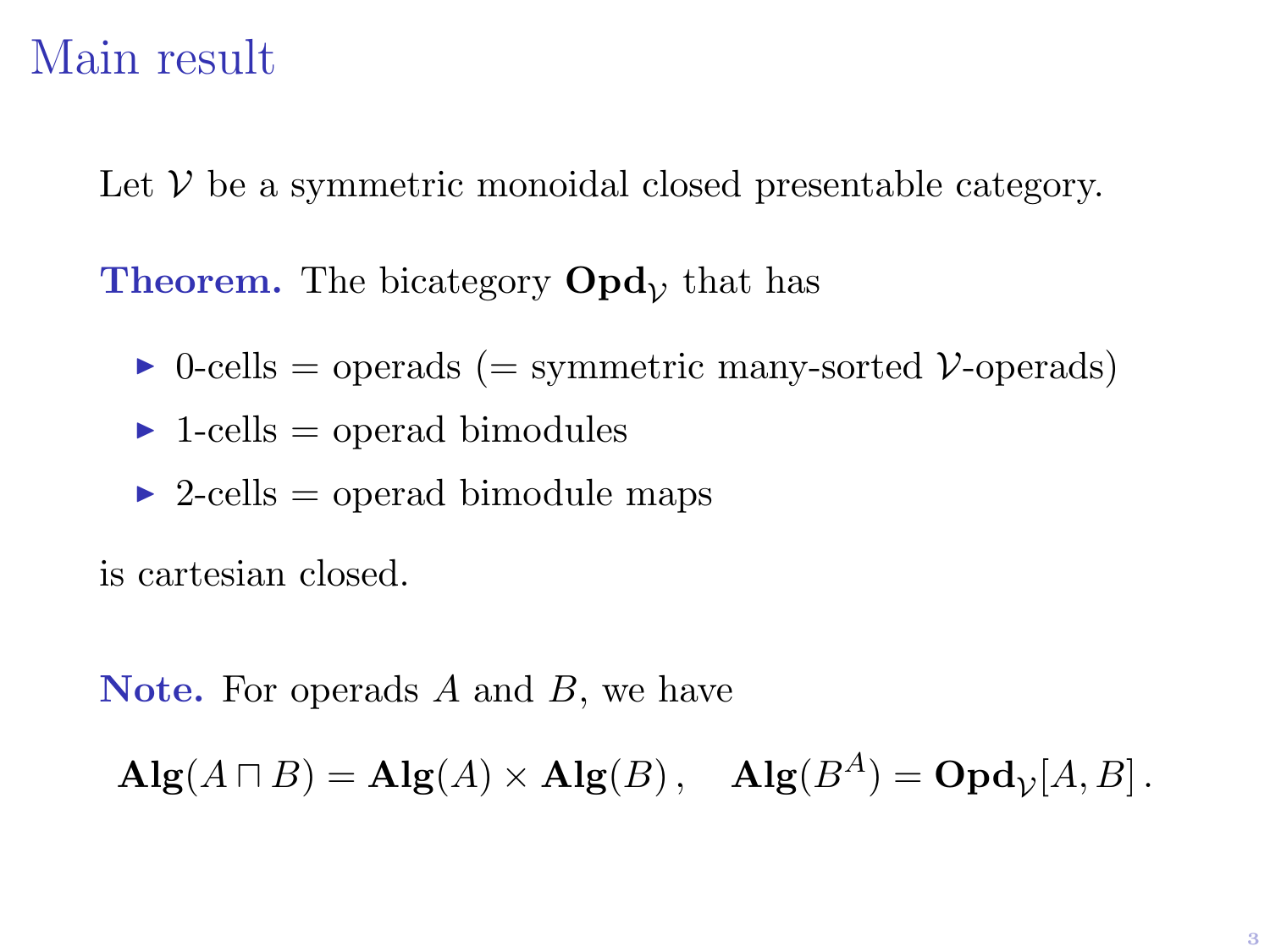- 1. Symmetric sequences and operads
- 2. Bicategories of bimodules
- 3. A universal property of the bimodule construction
- 4. Proof of the main theorem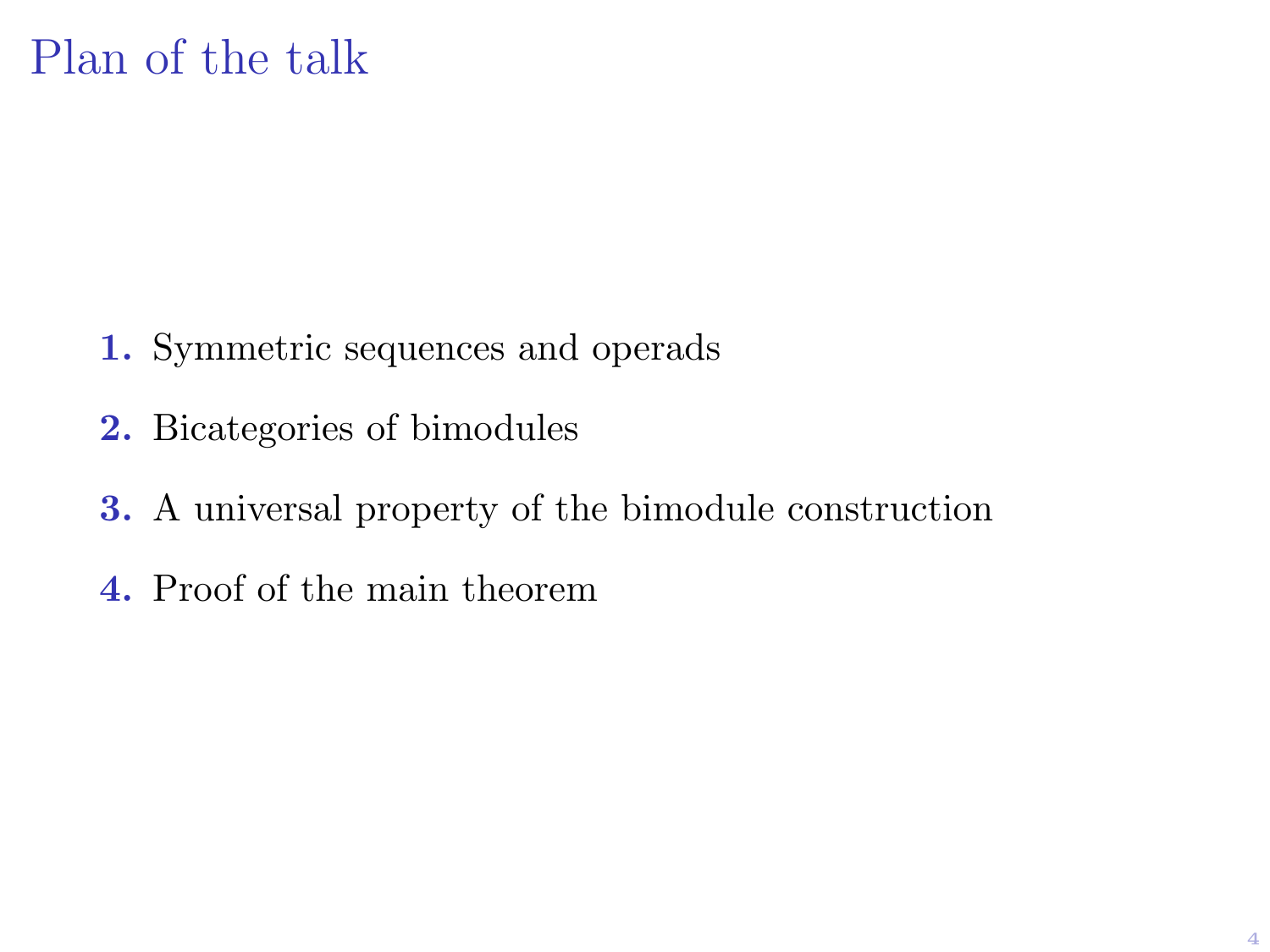1. Symmetric sequences and operads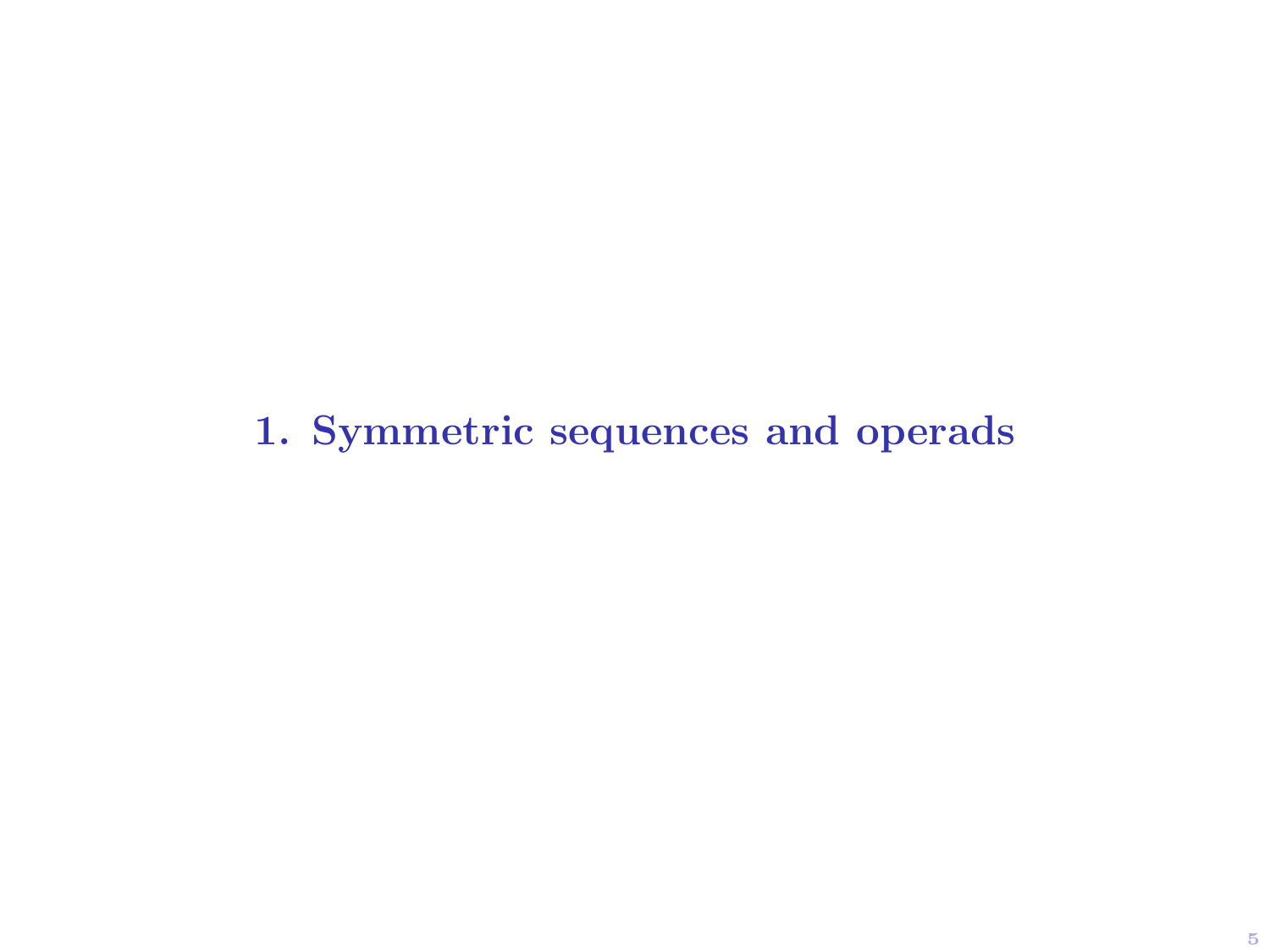Single-sorted symmetric sequences

Let **S** be the category of finite cardinals and permutations.

Definition. A single-sorted symmetric sequence is a functor

$$
\begin{array}{rccc}\nF: & \mathbf{S} & \rightarrow & \mathcal{V} \\
n & \mapsto & F[n]\n\end{array}
$$

For  $F: \mathbf{S} \to \mathcal{V}$ , we define the single-sorted analytic functor

$$
F^\sharp\colon \mathcal{V}\to \mathcal{V}
$$

by letting

$$
F^{\sharp}(T) = \sum_{n \in \mathbb{N}} F[n] \otimes_{\Sigma_n} T^n.
$$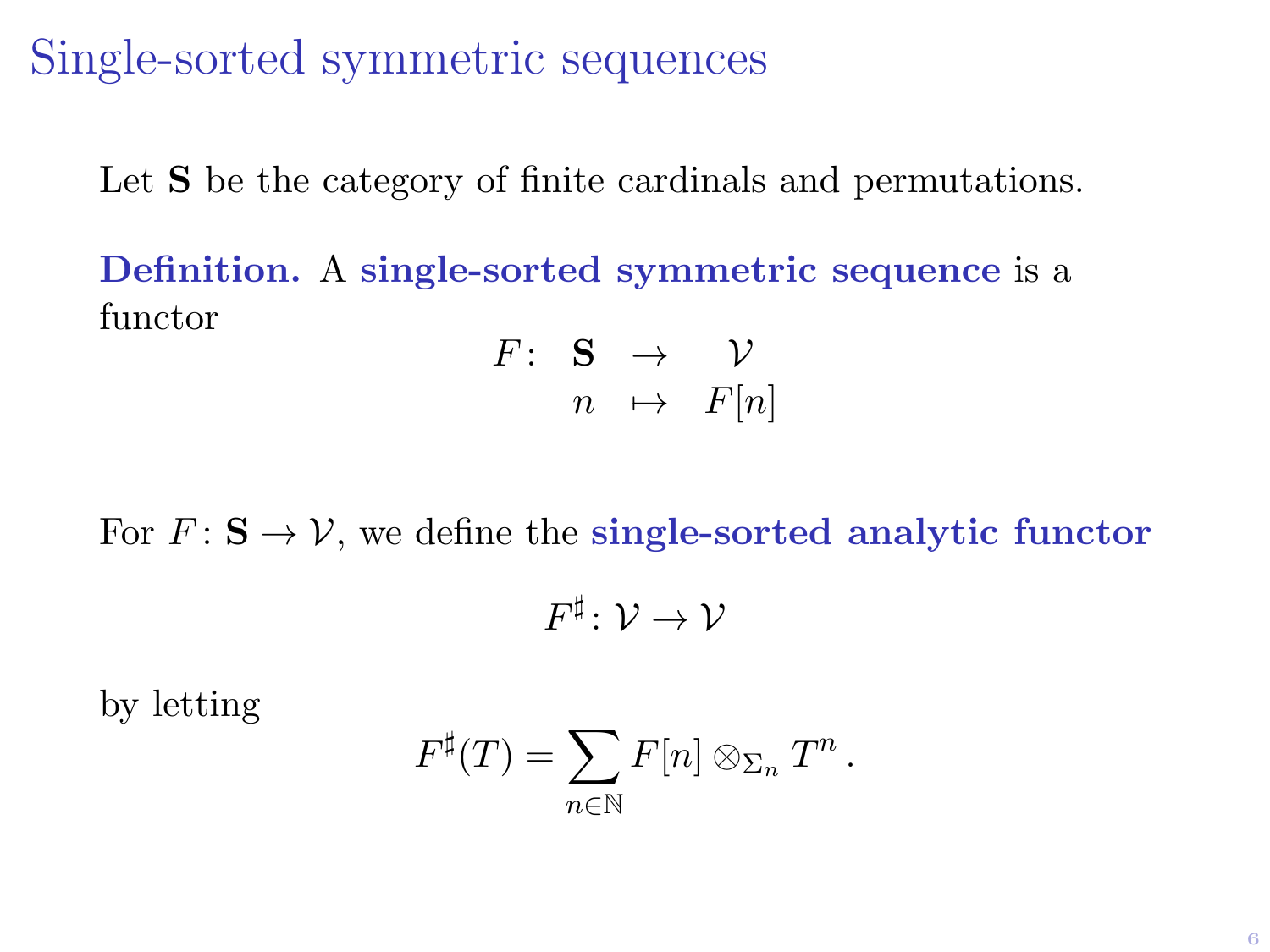# Single-sorted operads

Recall that:

1. The functor category  $[\mathbf{S}, \mathcal{V}]$  admits a monoidal structure such that

$$
\begin{array}{rcl} (G \circ F)^{\sharp} & \cong & G^{\sharp} \circ F^{\sharp} \,, \\ I^{\sharp} & \cong & \mathrm{Id}_{\mathcal{V}} \end{array}
$$

2. Monoids in  $[S, V]$  are exactly single-sorted operads.

See [Kelly 1972] and [Joyal 1984].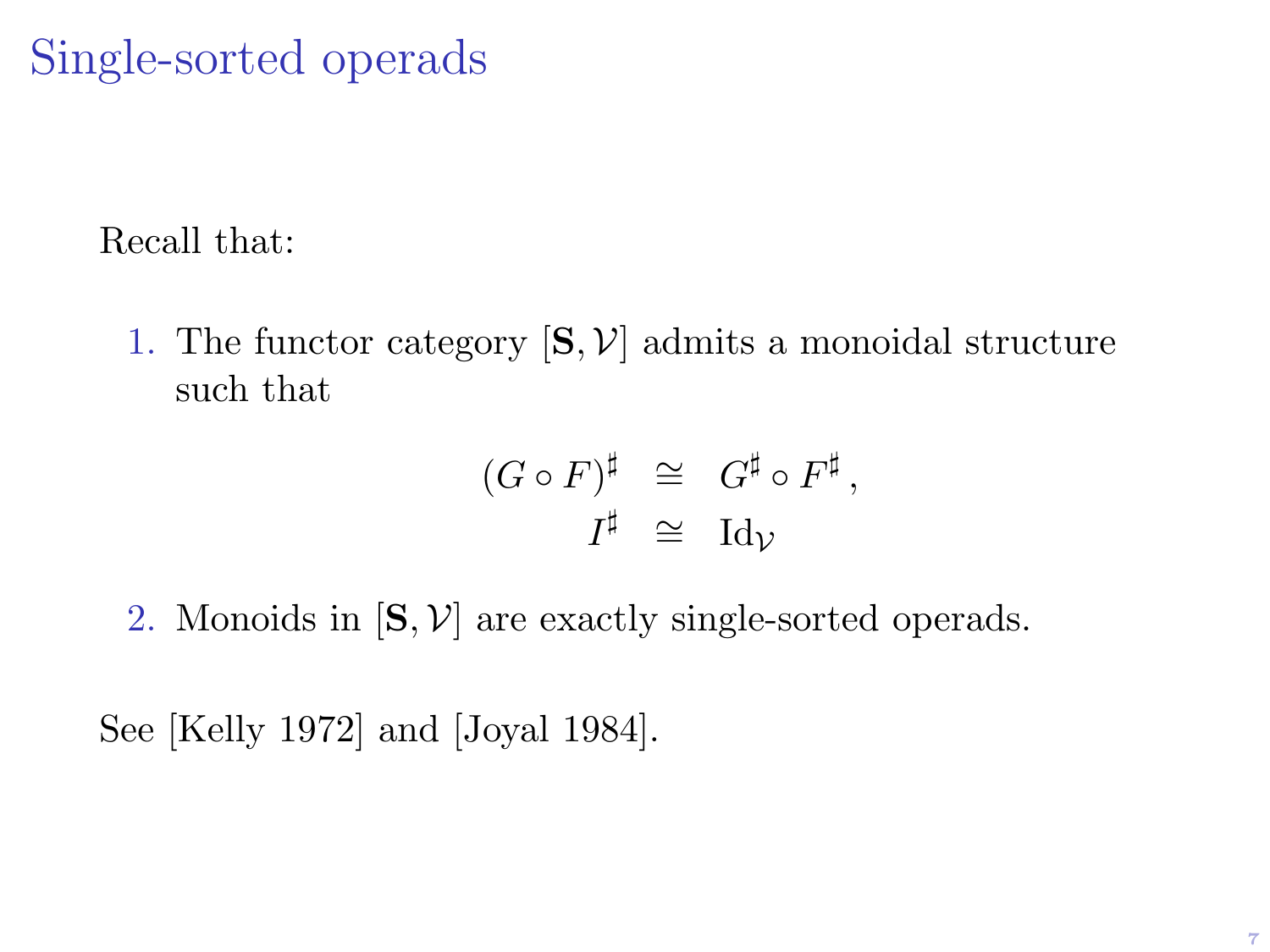## Symmetric sequences

For a set X, let  $S(X)$  be the category with

ightharpoontal objects:  $(x_1, \ldots, x_n)$ , where  $n \in \mathbb{N}$ ,  $x_i \in X$  for  $1 \leq i \leq n$ 

$$
\triangleright \text{ morphisms: } \sigma \colon (x_1, \dots, x_n) \to (x'_1, \dots, x'_n) \text{ is } \sigma \in \Sigma_n \text{ such that } x'_i = x_{\sigma(i)}.
$$

**Definition.** Let  $X$  and  $Y$  be sets. A symmetric sequence indexed by  $X$  and  $Y$  is a functor

$$
F: S(X)^{\text{op}} \times Y \rightarrow \mathcal{V}
$$
  

$$
(x_1, \ldots, x_n, y) \mapsto F[x_1, \ldots, x_n; y]
$$

Note. For  $X = Y = 1$  we get single-sorted symmetric sequences.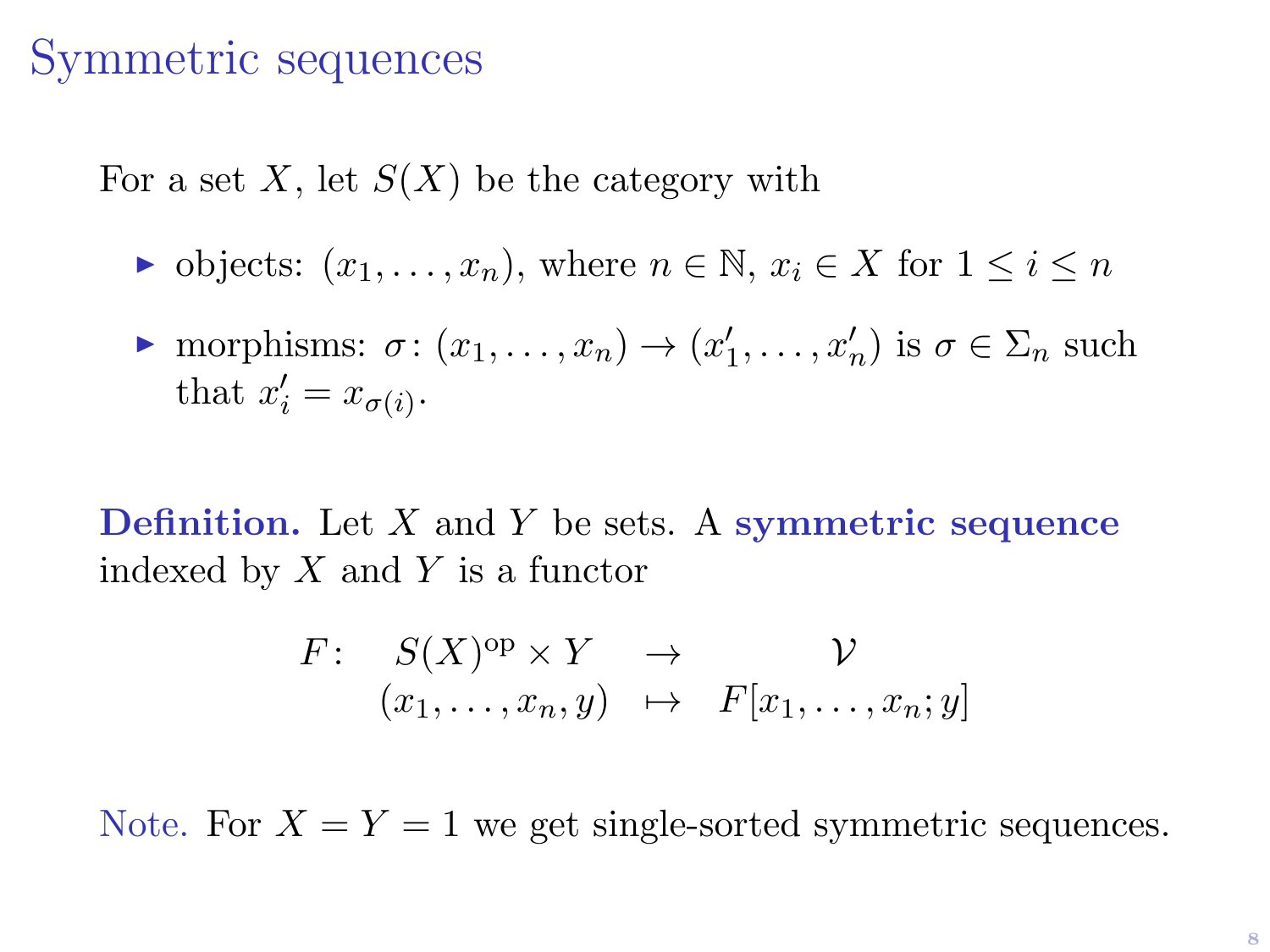## Analytic functors

Let  $F: S(X)^{op} \times Y \to V$  be a symmetric sequence.

We define the **analytic functor** 

$$
F^\sharp\colon \mathcal{V}^X\to \mathcal{V}^Y
$$

by letting

$$
F^{\sharp}(T,y)=\int^{(x_1,...,x_n)\in S(X)} F[x_1,...,x_n; y]\otimes T(x_1)\otimes ... T(x_n)
$$

for  $T \in \mathcal{V}^X$ ,  $y \in Y$ .

Note. For  $X = Y = 1$ , we get single-sorted analytic functors.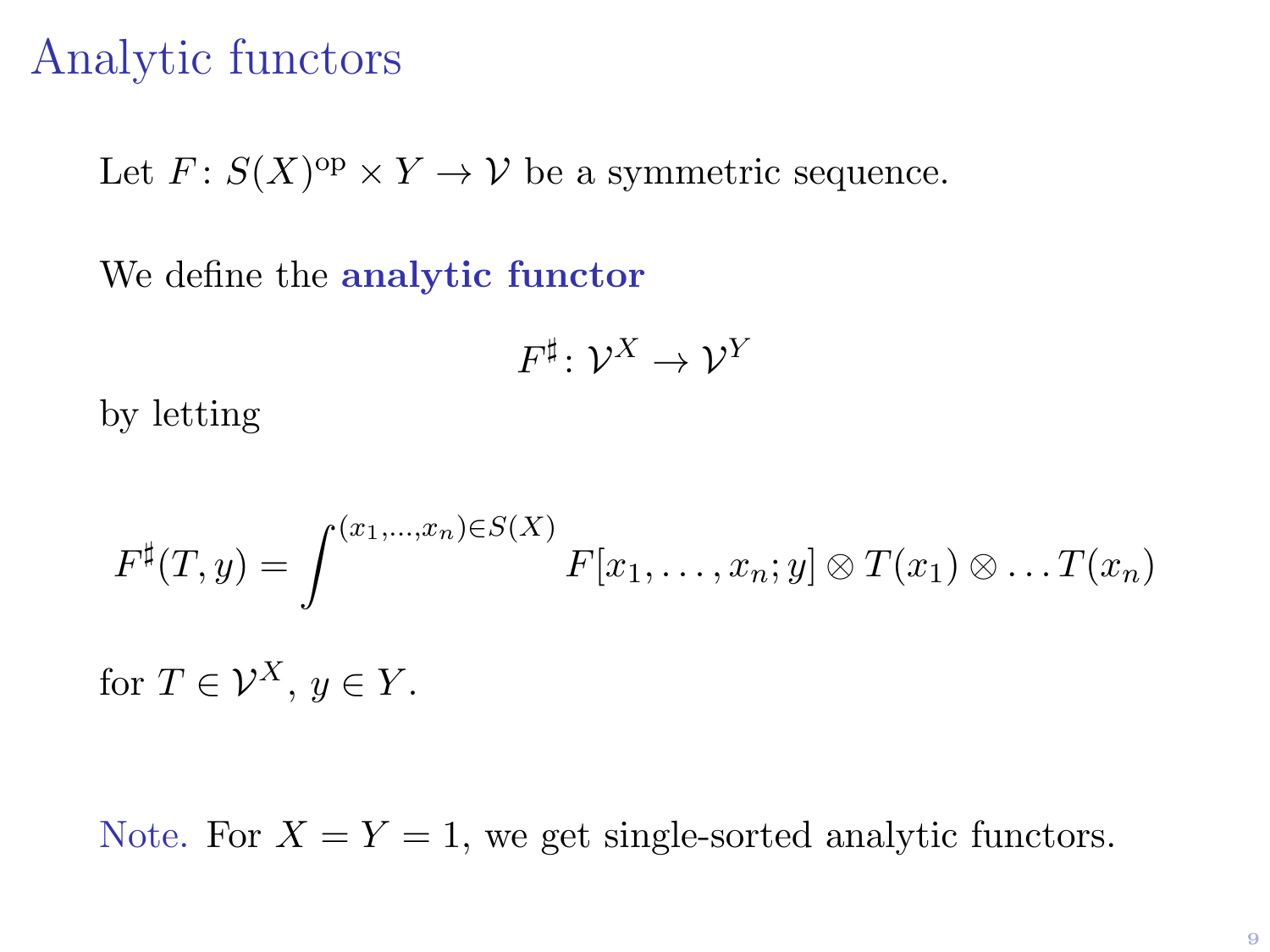The bicategory of symmetric sequences

The bicategory  $\text{Sym}_{\mathcal{V}}$  has

 $\triangleright$  0-cells = sets

- ► 1-cells = symmetric sequences, i.e.  $F: S(X)^{op} \times Y \to V$
- $\triangleright$  2-cells = natural transformations.

Note. Composition and identities in  $Sym_{\mathcal{V}}$  are defined so that

$$
(G \circ F)^{\sharp} \cong G^{\sharp} \circ F^{\sharp}
$$

$$
(\text{Id}_X)^{\sharp} \cong \text{Id}_{\mathcal{V}^X}
$$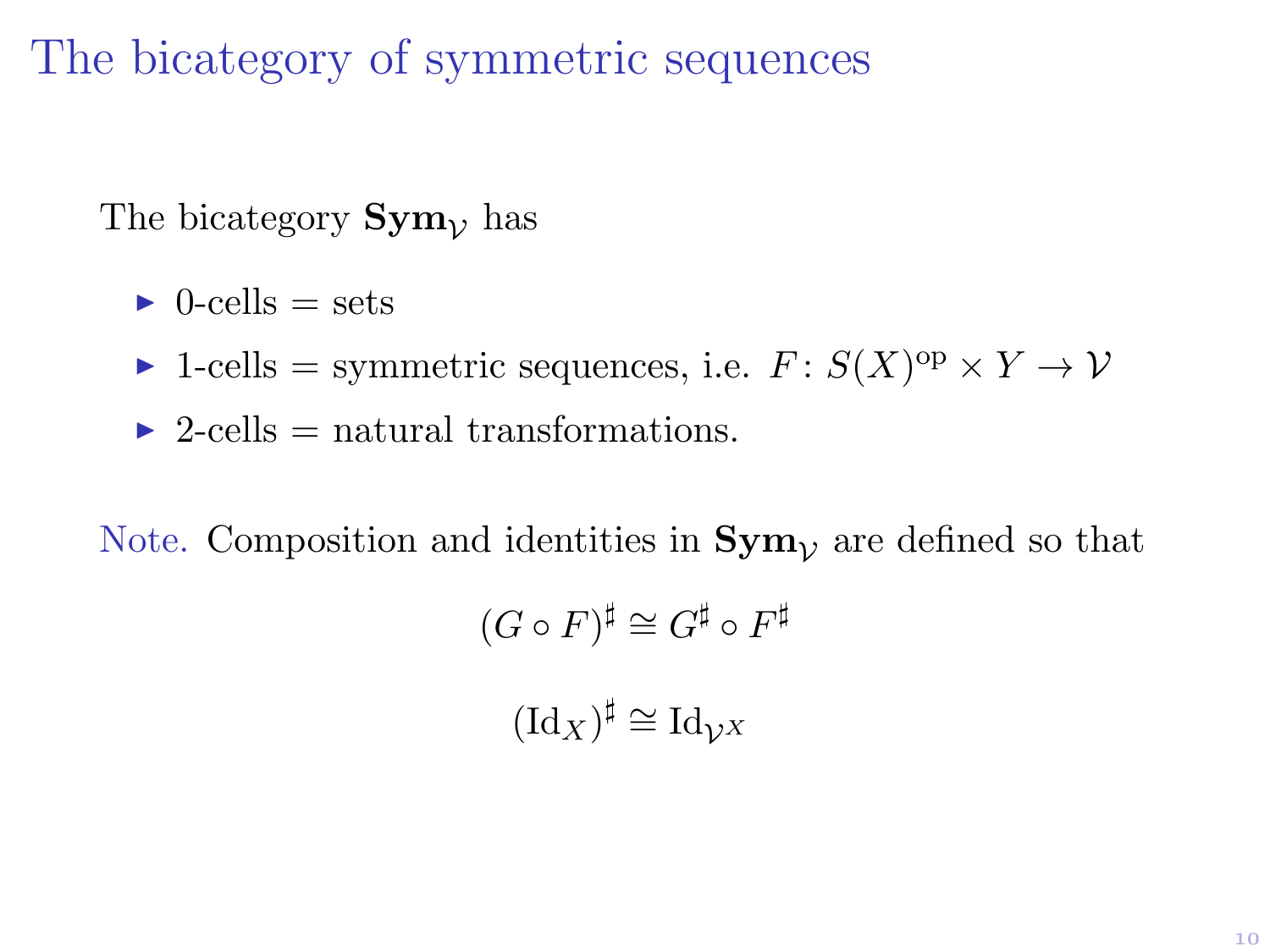# Monads in a bicategory

Let  $\mathcal E$  be a bicategory.

Recall that a **monad** on  $X \in \mathcal{E}$  consists of

- $\blacktriangleright$   $A: X \rightarrow X$  $\blacktriangleright$   $\mu : A \circ A \Rightarrow A$
- $\blacktriangleright$   $n: 1_X \Rightarrow A$

subject to associativity and unit axioms.

#### Examples.

- $\triangleright$  monads in  $\mathbf{Ab} =$  monoids in  $\mathbf{Ab} =$  commutative rings
- $\triangleright$  monads in  $\text{Mat}_{\mathcal{V}} = \text{small } \mathcal{V}\text{-categories}$
- $\triangleright$  monads in  $Sym_{\mathcal{V}} =$  (symmetric, many-sorted) V-operads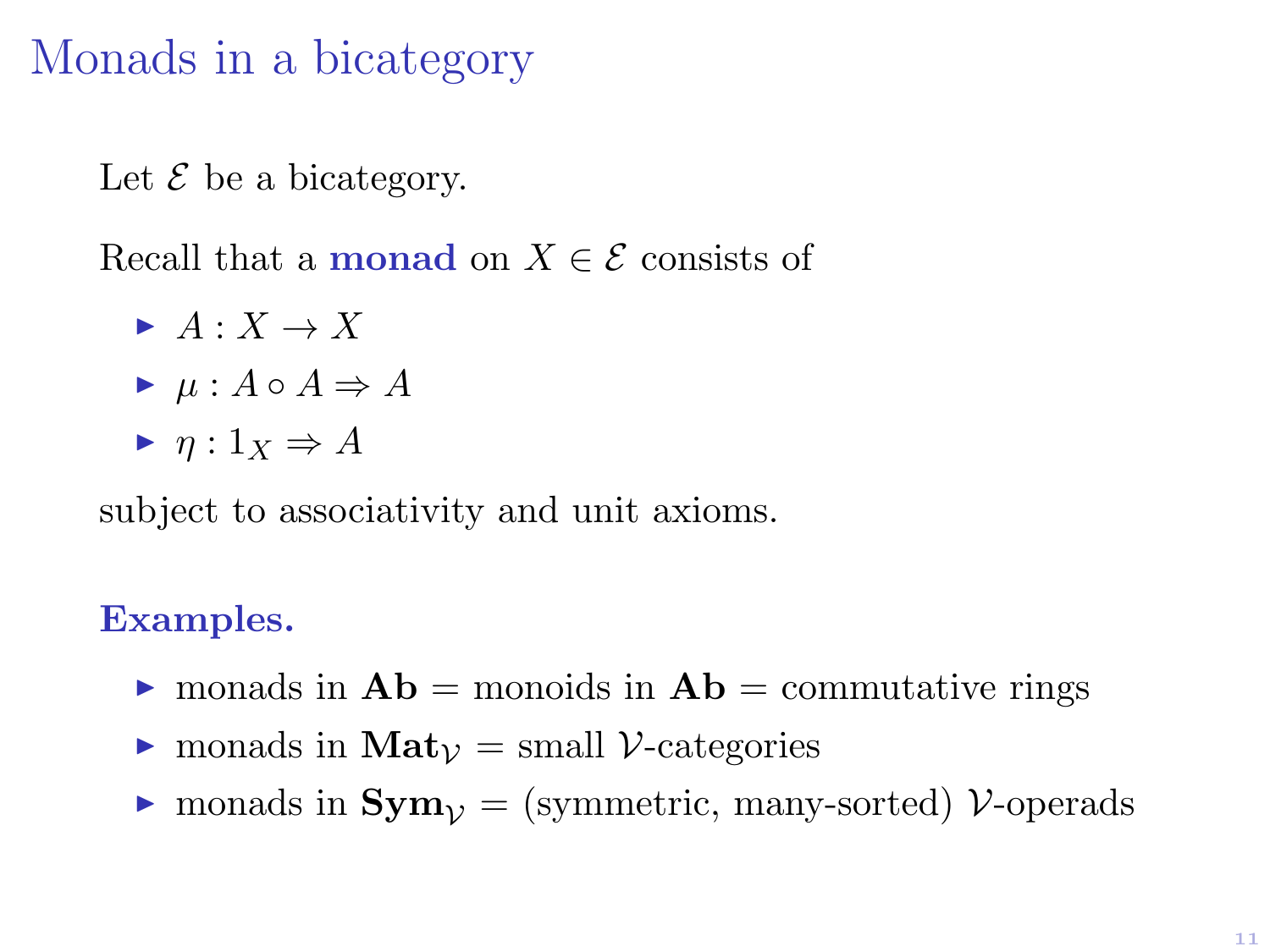# An analogy

#### $\text{Mat}_{\mathcal{V}}$  Sym<sub>v</sub>

 $F: X \times Y \rightarrow V$ 

Category Operad

Bimodule/profunctor/distributor Operad bimodule

Matrix Symmetric sequence  $F: S(X)^{op} \times Y \to V$ Linear functor Analytic functor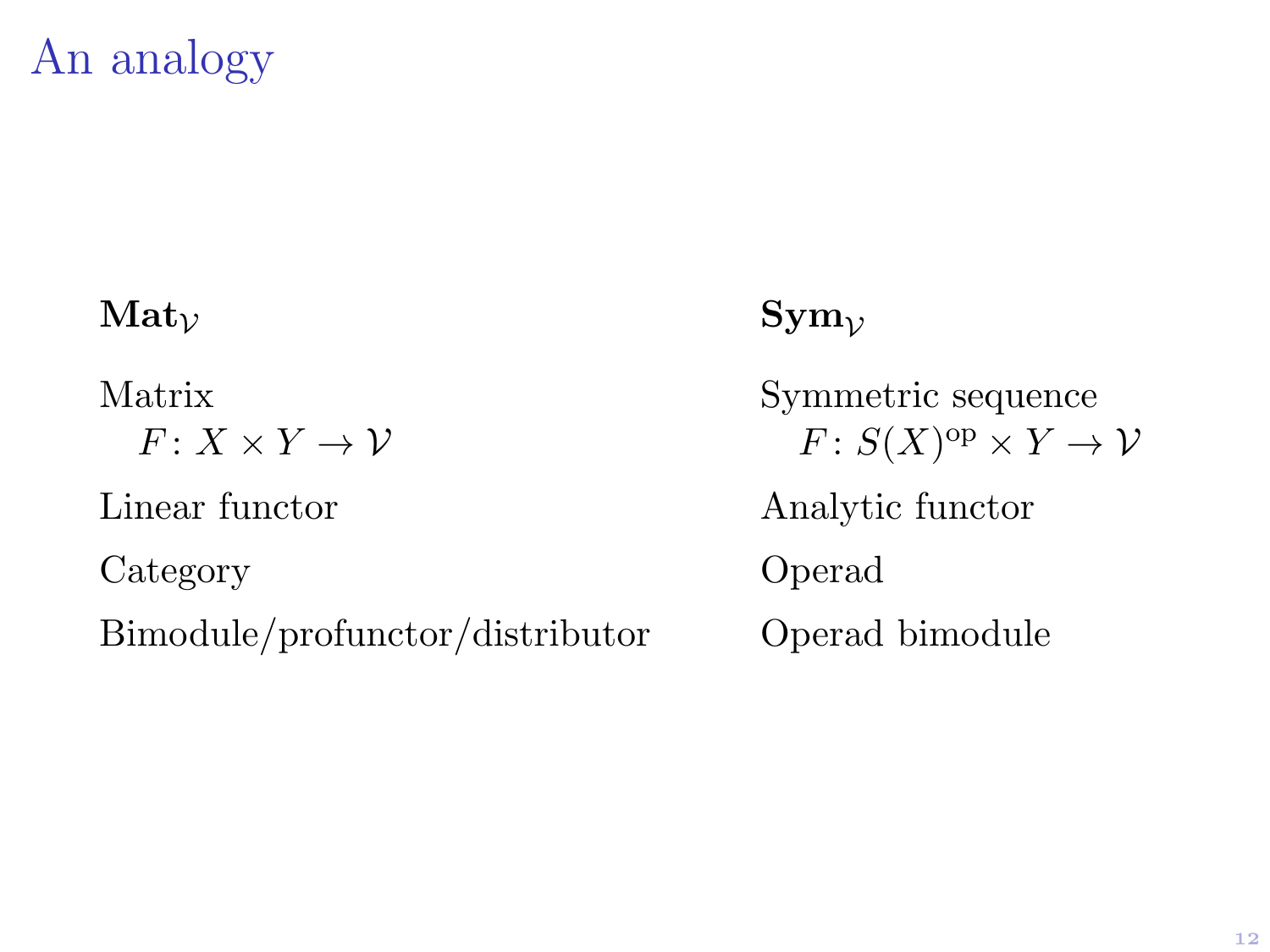## Categorical symmetric sequences

The bicategory  $\text{CatSym}_{\mathcal{V}}$  has

 $\triangleright$  0-cells = small V-categories

 $\blacktriangleright$  1-cells =  $\mathcal{V}\text{-functors}$ 

$$
F\colon S(\mathbb{X})^{\text{op}}\otimes \mathbb{Y}\to \mathcal{V}\,,
$$

where  $S(\mathbb{X})$  = free symmetric monoidal V-category on  $\mathbb{X}$ .

 $\triangleright$  2-cells = V-natural transformations

Note. We have  $\textbf{Sym}_{\mathcal{V}} \subseteq \textbf{CatSym}_{\mathcal{V}}$  .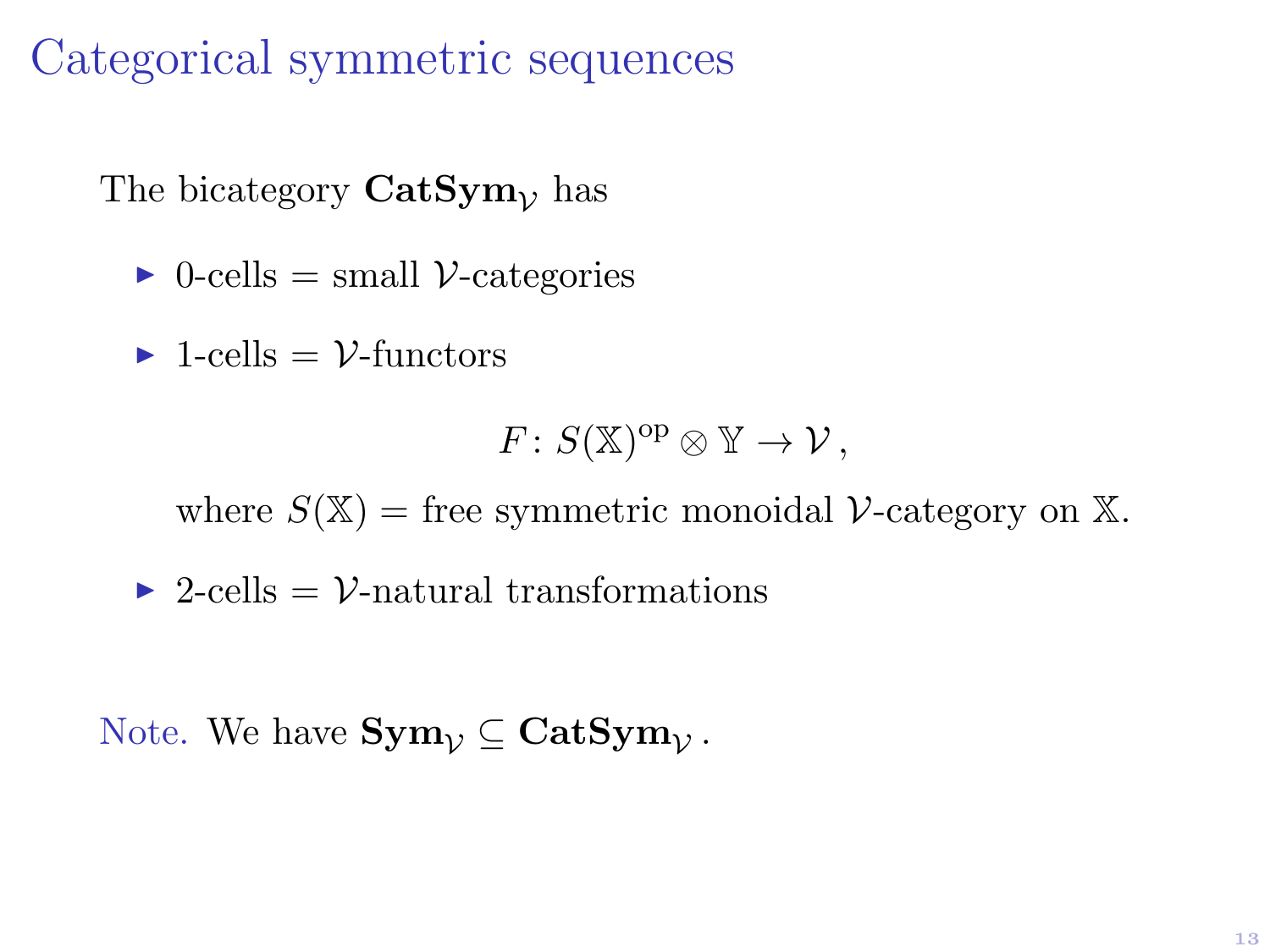**Theorem 1.** The bicategory  $CatSym<sub>V</sub>$  is cartesian closed.

Proof. Enriched version of main result in [FGHW 2008].

 $\blacktriangleright$  Products:

 $X \sqcap Y =_{def} X \sqcup Y$ ,

 $\blacktriangleright$  Exponentials:

 $[\mathbb{X}, \mathbb{Y}] =_{\text{def}} S(\mathbb{X})^{\text{op}} \otimes \mathbb{Y}.$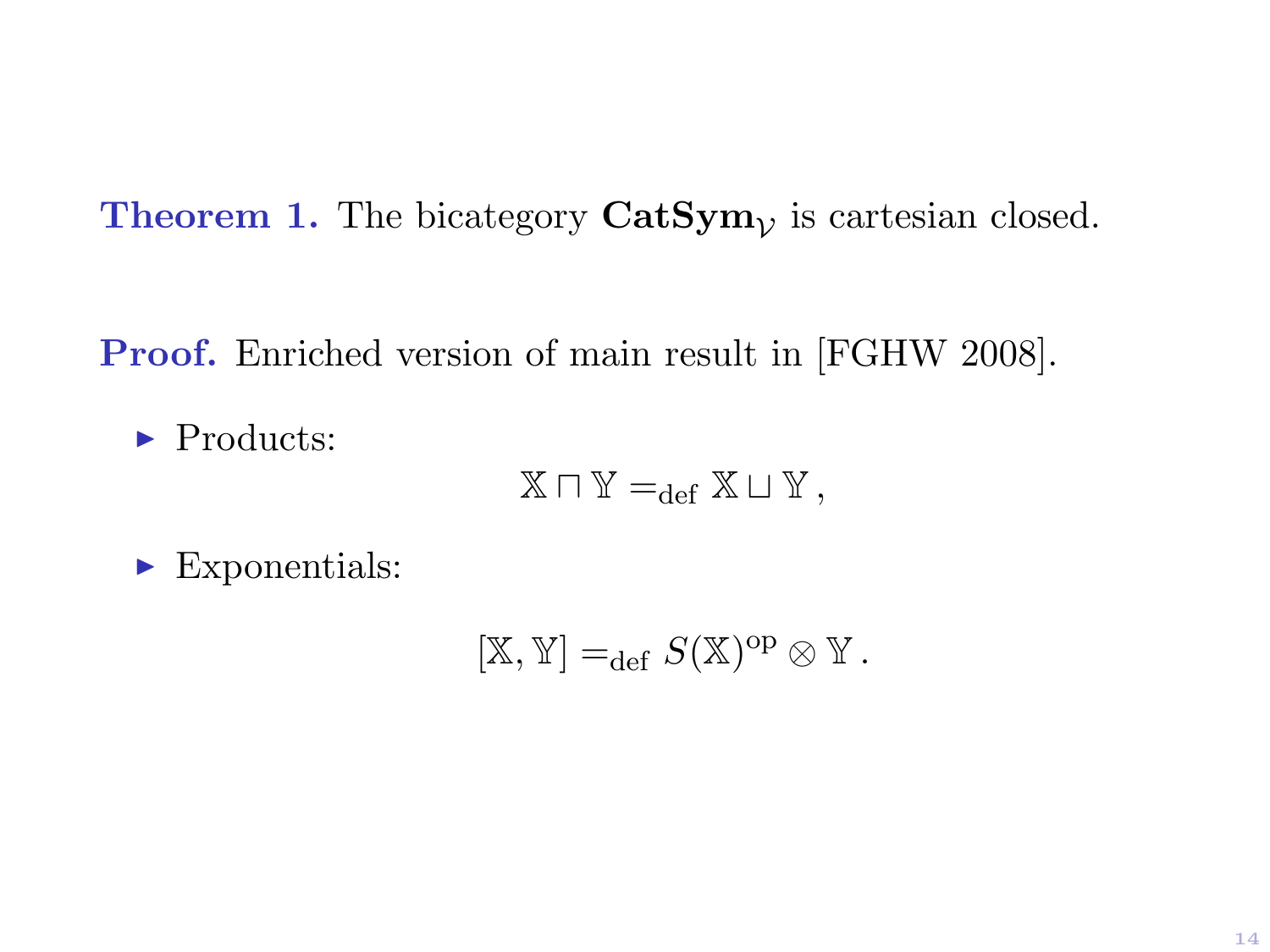2. Bicategories of bimodules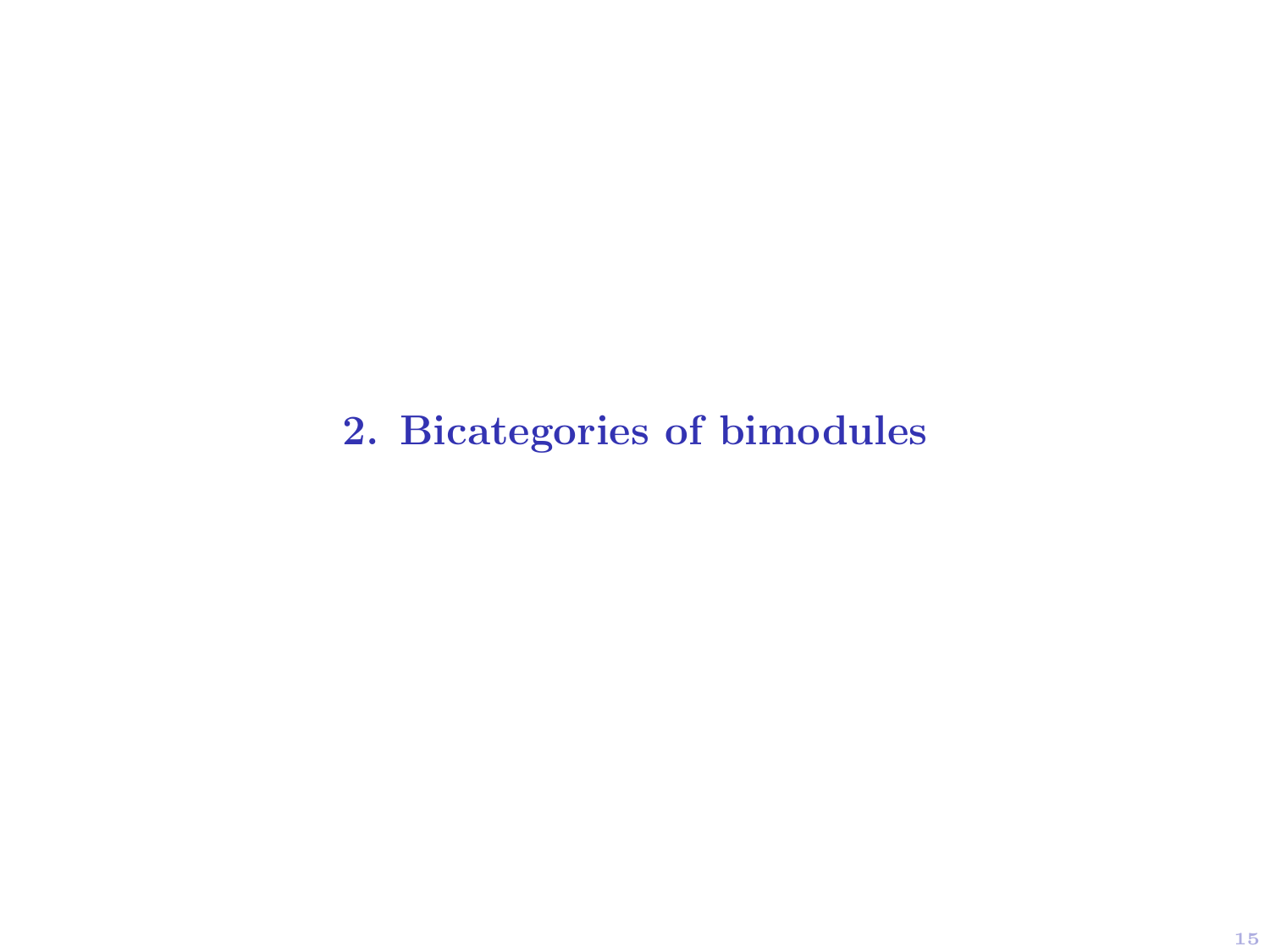## Bimodules

Let  $\mathcal E$  be a bicategory.

Let  $A: X \to X$  and  $B: Y \to Y$  be monads in  $\mathcal{E}$ .

**Definition.** A  $(B, A)$ -bimodule consists of

- $\blacktriangleright M : X \to Y$
- $\triangleright$  a left *B*-action  $\lambda : B \circ M \Rightarrow M$
- ight A-action  $\rho : M \circ A \Rightarrow M$ .

subject to a commutation condition.

#### Examples.

- ightharpoontring bimodules in  $\mathbf{Ab} = \text{ring of } \text{bimodules}$
- ighthrow bimodules in  $\text{Mat}_{\mathcal{V}} = \text{bimodules/profunctions/distributions}$
- ighthroaphologies in  $\mathbf{Sym}_{\mathcal{V}} = \text{operad bimodules}$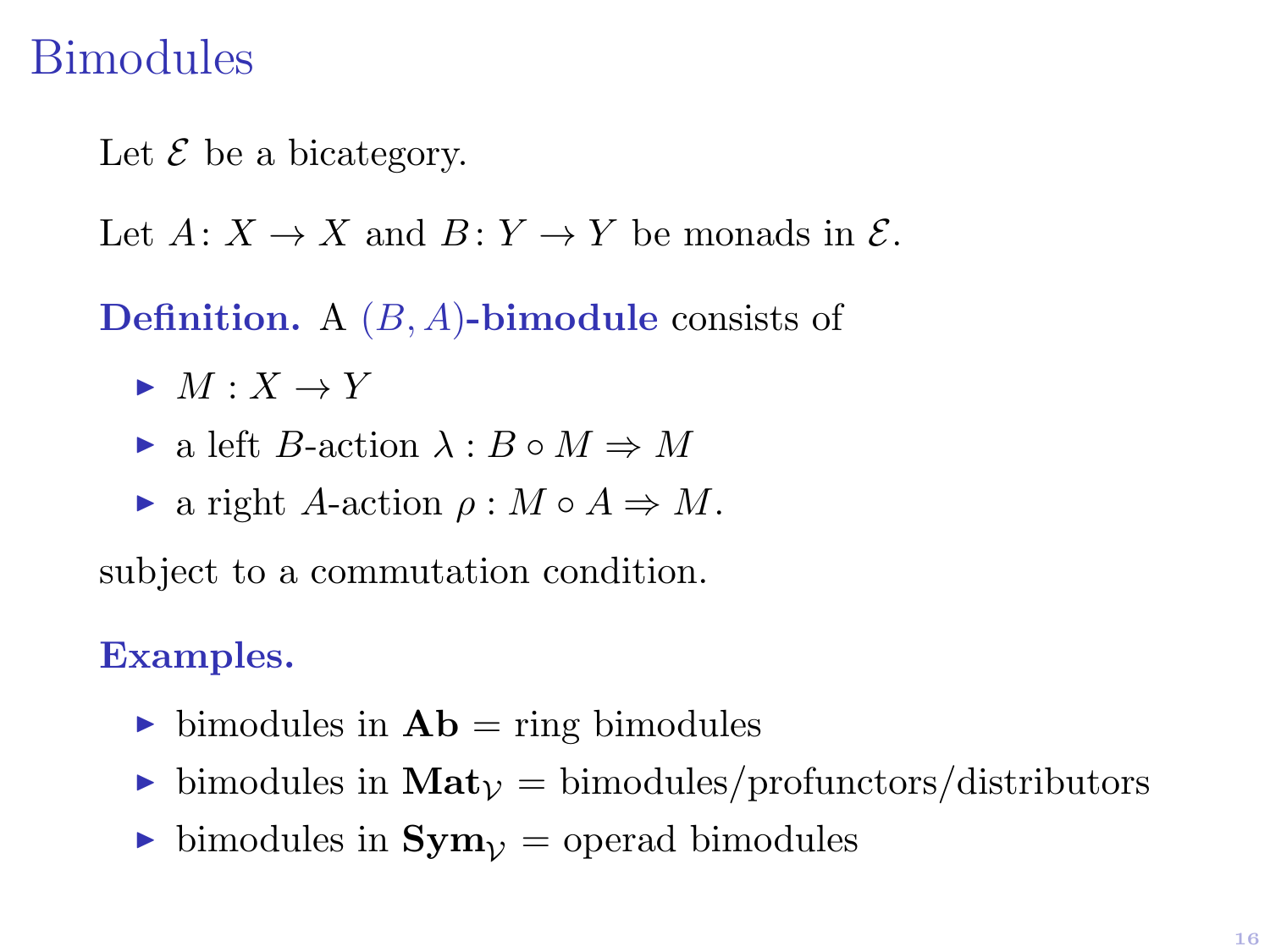Bicategories with local reflexive coequalizers

#### Definition.

We say that a bicategory  $\mathcal E$  has local reflexive coequalizers if

- (i) the hom-categories  $\mathcal{E}[X, Y]$  have reflexive coequalizers,
- (ii) the composition functors preserve reflexive coequalizers in each variable.

## Examples.

- $\blacktriangleright$  (Ab,  $\otimes$ , Z)
- $\blacktriangleright$  Mat<sub> $\nu$ </sub>
- $\triangleright$  Sym<sub>1</sub>, and CatSym<sub>1</sub>,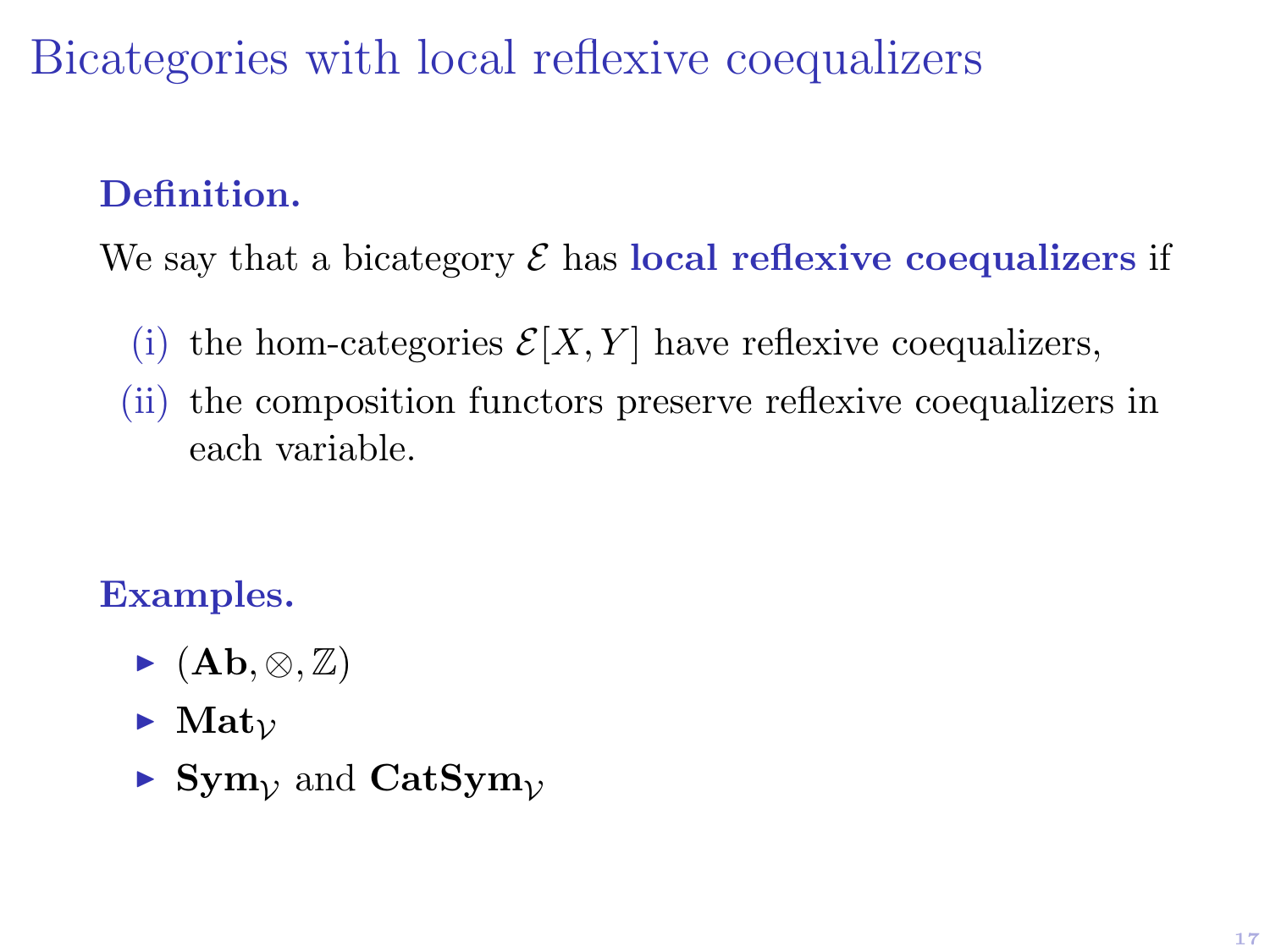## The bicategory of bimodules

The bicategory  $\text{Bim}(\mathcal{E})$  has

- $\triangleright$  0-cells =  $(X, A)$ , where  $X \in \mathcal{E}$  and  $A: X \to X$  monad
- $\blacktriangleright$  1-cells = bimodules
- $\triangleright$  2-cells = bimodule morphisms

Composition: for  $M : (X, A) \to (Y, B)$ ,  $N : (Y, B) \to (Z, C)$ .

 $N \circ_B M : (X, A) \to (Z, C)$ 

is given by

$$
N \circ B \circ M \xrightarrow{\qquad N \circ \lambda} N \circ M \xrightarrow{\qquad} N \circ_B M.
$$

Identities:  $\mathrm{Id}_{(X,A)}: (X,A) \to (X,A)$  is  $A: X \to X$ .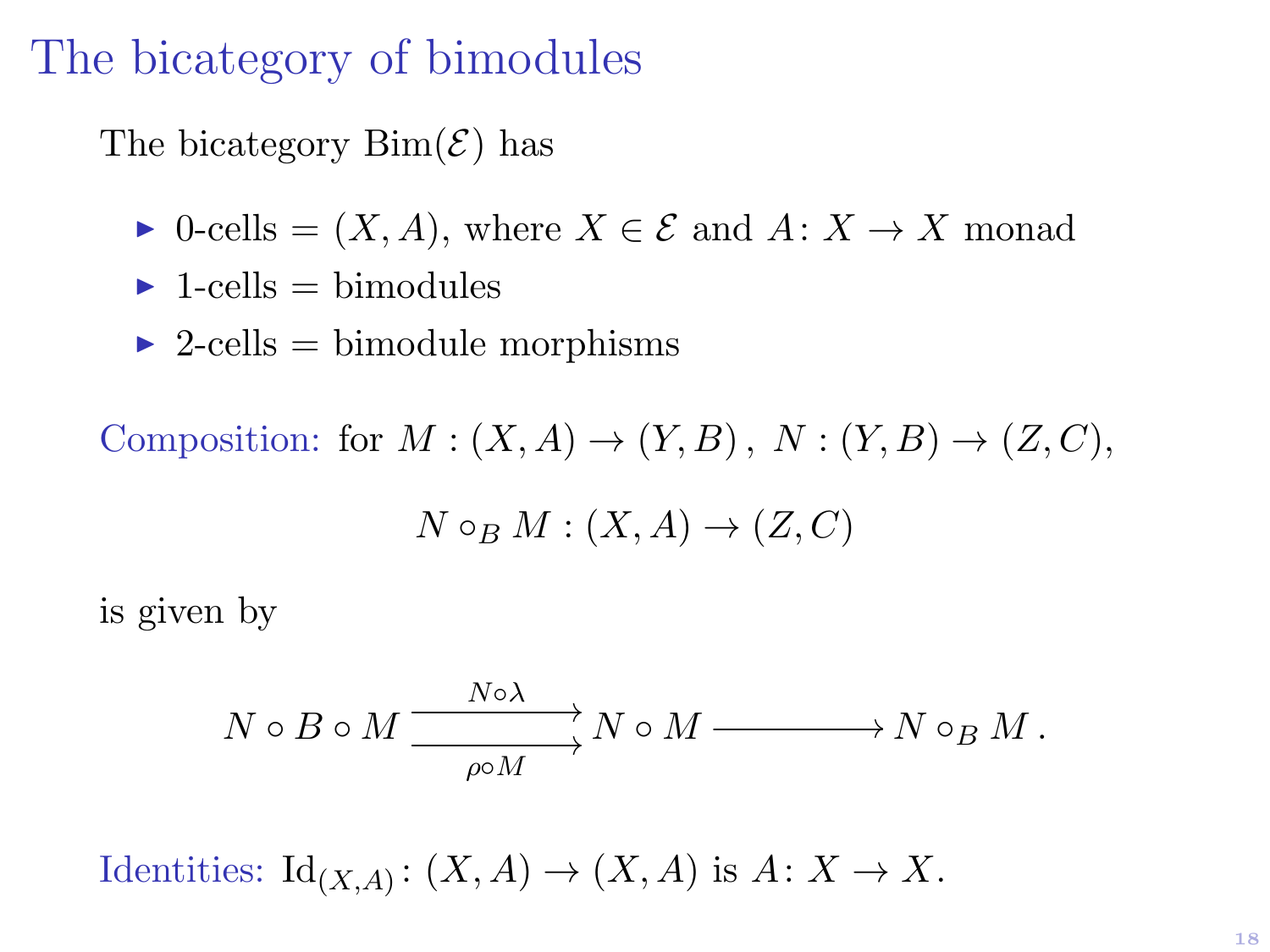## Examples

1. The bicategory of ring bimodules

## $Bim(Ab)$

- $\triangleright$  0-cells = rings
- $\blacktriangleright$  1-cells = ring bimodules
- $\triangleright$  2-cells = bimodule maps
- 2. The bicategory of bimodules/profunctors/distributors

#### $Bim(Mat_{\mathcal{V}})$

- $\triangleright$  0-cells = small V-categories
- ► 1-cells =  $\mathcal{V}$ -functors  $\mathbb{X}^{\text{op}} \otimes \mathbb{Y} \to \mathcal{V}$
- $\triangleright$  2-cells = V-natural transformations.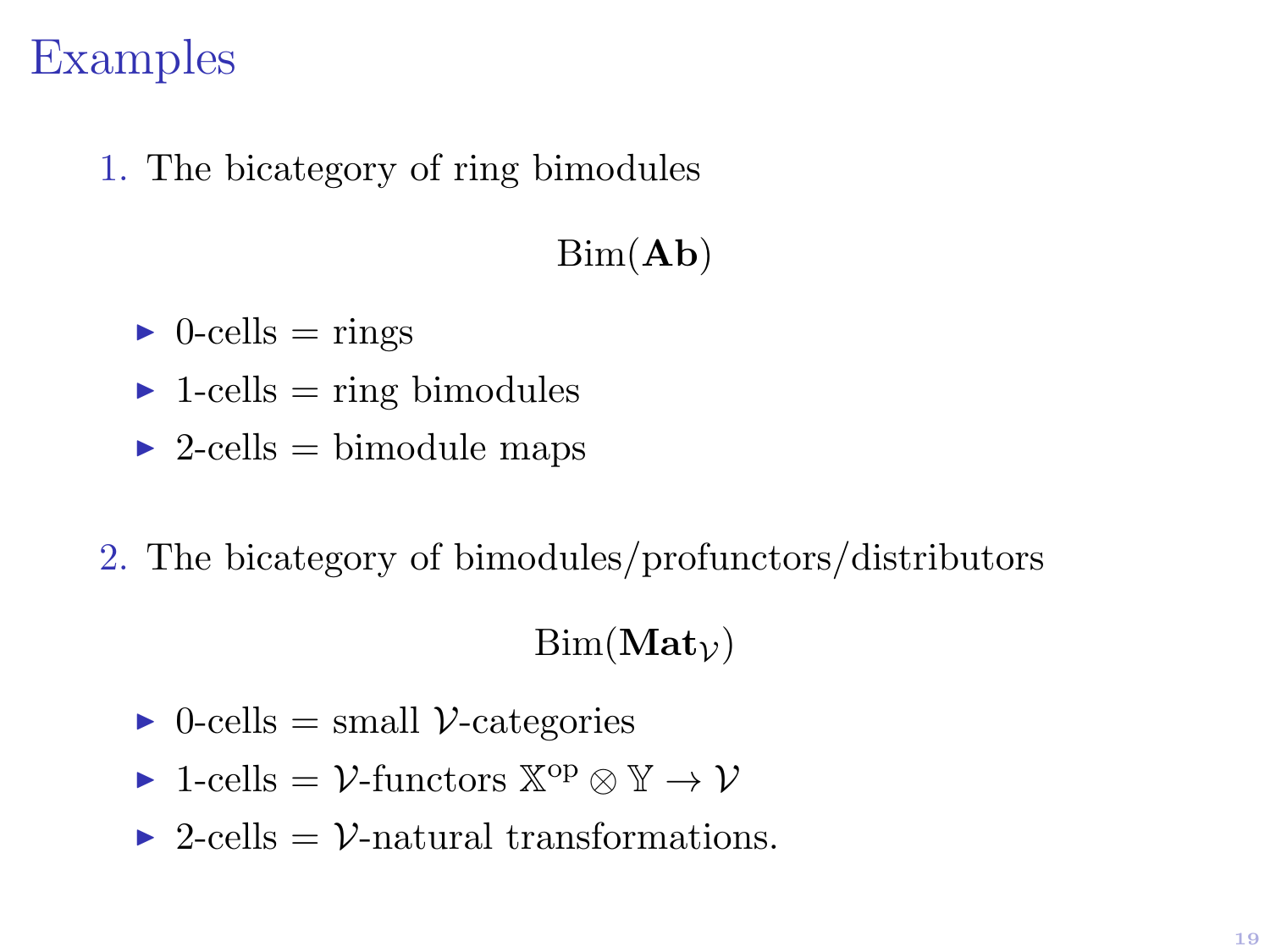3. The bicategory of operads

$$
\mathbf{Opd}_{\mathcal{V}}=_{\mathrm{def}}\mathrm{Bim}(\mathbf{Sym}_{\mathcal{V}})
$$

- $\triangleright$  0-cells =  $\mathcal{V}\text{-operads}$
- $\blacktriangleright$  1-cells = operad bimodules
- $\triangleright$  2-cells = operad bimodule maps.

Note. The composition operation of  $\text{Opd}_v$  obtained in this way generalizes Rezk's circle-over construction.

Remark. For an operad bimodule  $F: (X, A) \to (Y, B)$ , we define the analytic functor

$$
F^{\sharp} : \text{ Alg}(A) \rightarrow \text{Alg}(B)
$$

$$
M \mapsto F \circ_A M
$$

These include restriction and extension functors.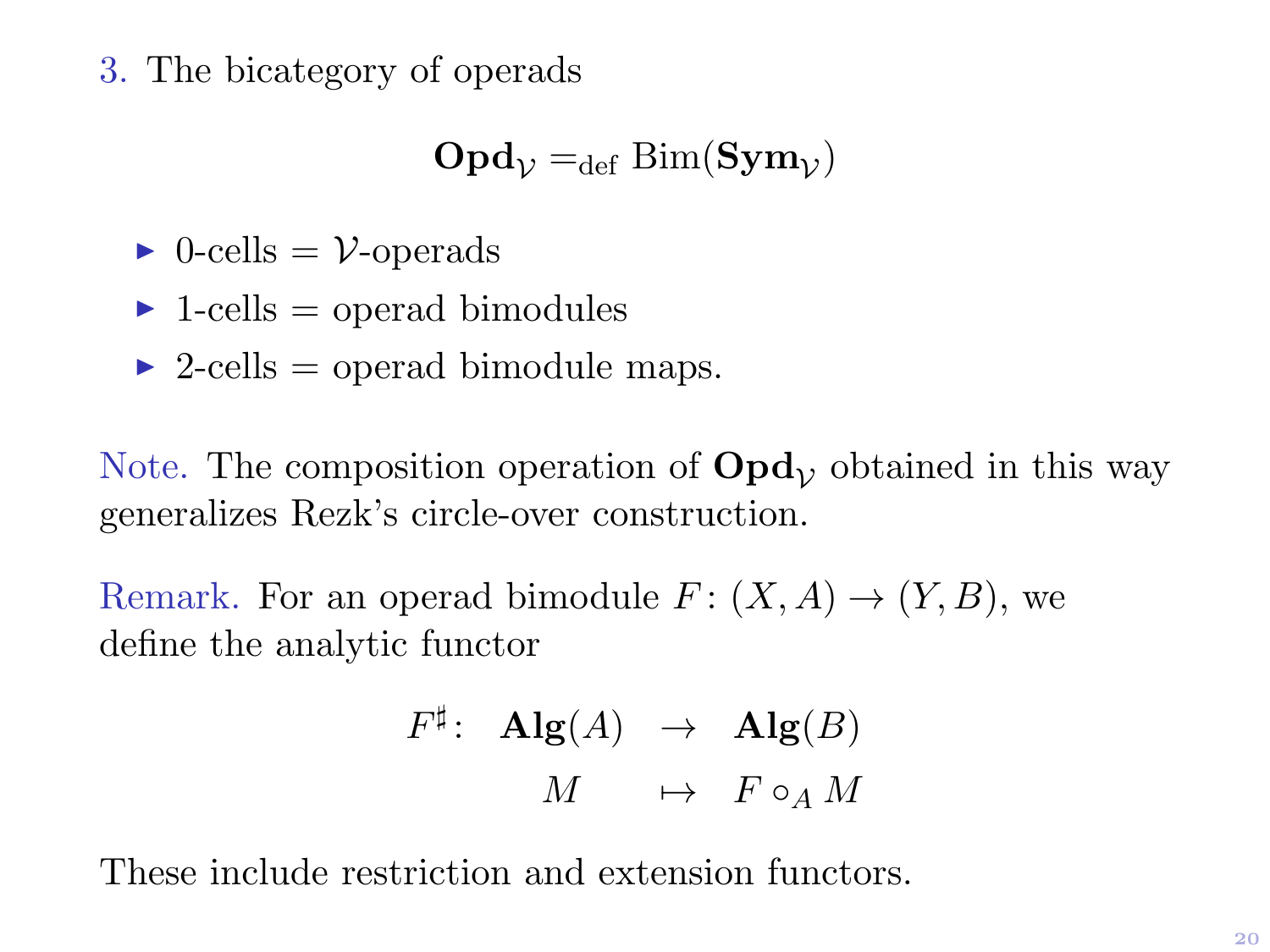Cartesian closed bicategories of bimodules

**Theorem 2.** Let  $\mathcal{E}$  be a bicategory with local reflexive coequalizers. If  $\mathcal E$  is cartesian closed, then so is  $\text{Bim}(\mathcal E)$ . Idea.

 $\blacktriangleright$  Products

$$
(X, A) \times (Y, B) = (X \times Y, A \times B)
$$

 $\blacktriangleright$  Exponentials

$$
[(X,A),(Y,B)] = ([X,Y],[A,B])
$$

Note. The proof uses a homomorphism

$$
Mnd(\mathcal{E}) \to \text{Bim}(\mathcal{E}),
$$

where  $Mnd(\mathcal{E})$  is Street's bicategory of monads.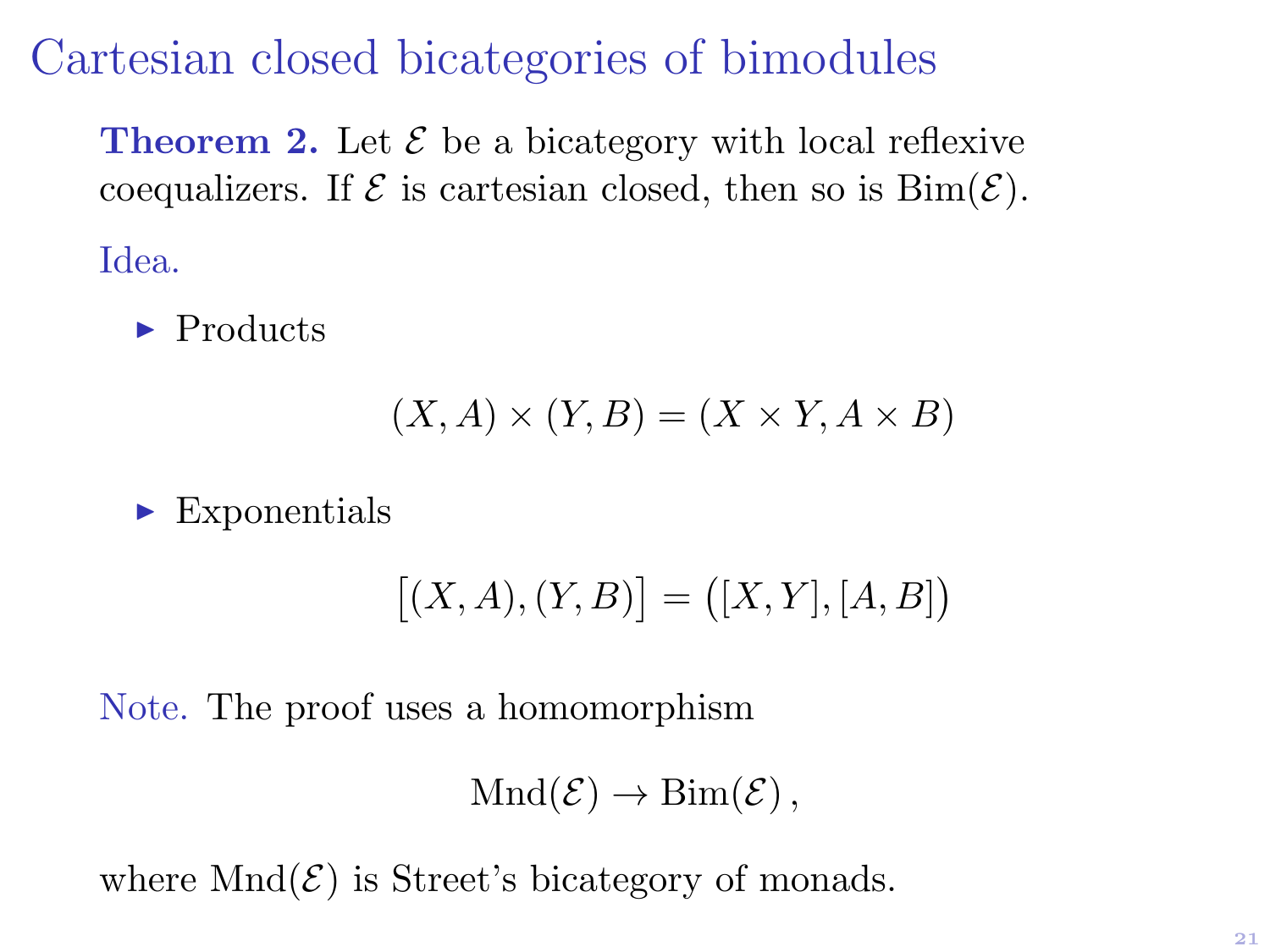3. A universal property of the bimodule construction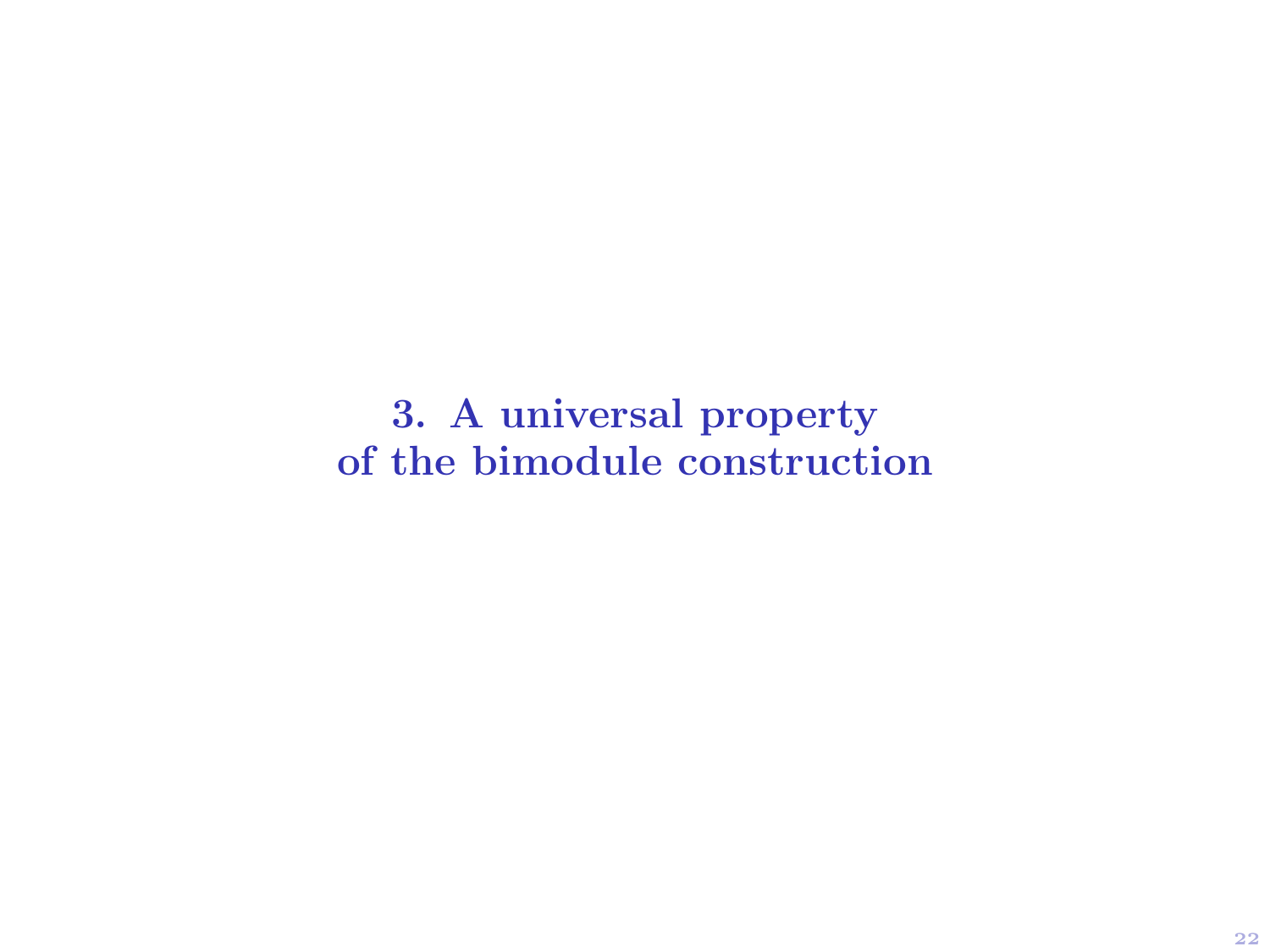# Eilenberg-Moore completions

Let  $\mathcal E$  be a bicategory with local reflexive coequalizers.

The bicategory  $\text{Bim}(\mathcal{E})$  is the Eilenberg-Moore completion of  $\mathcal E$ as a bicategory with local reflexive coequalizers:



#### Note.

- $\triangleright$  This was proved independently by Garner and Shulman, extending work of Carboni, Kasangian and Walters.
- $\triangleright$  Different universal property from the Eilenberg-Moore completion studied by Lack and Street.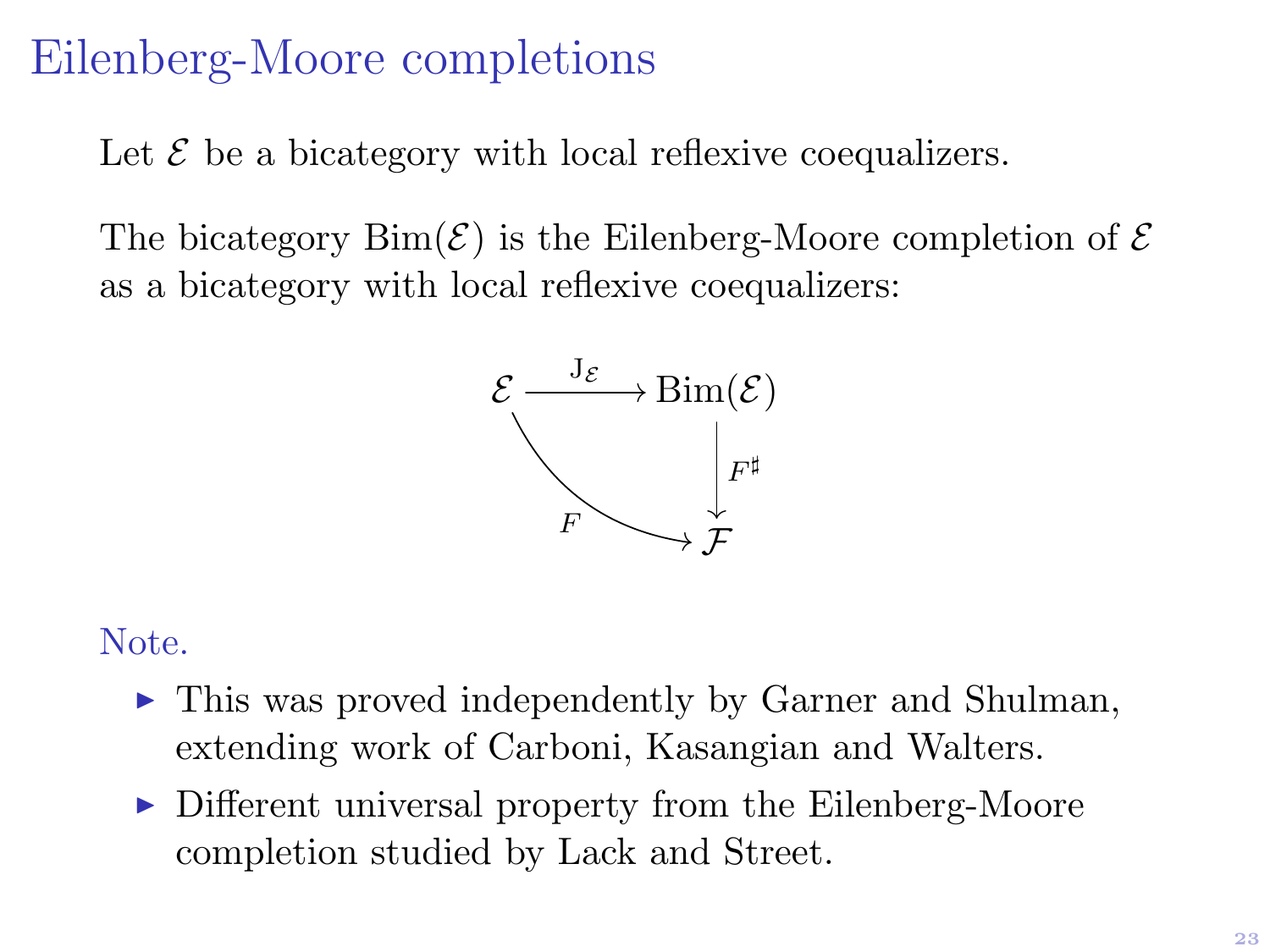Theorem 3. The inclusion

 $\operatorname{Bim}(\operatorname{\mathbf{Sym}}_\mathcal{V})\subseteq\operatorname{Bim}(\operatorname{\mathbf{Cat}}\operatorname{\mathbf{Sym}}_\mathcal{V})$ 

is an equivalence.

**Idea.** Every 0-cell of  $\mathbf{CatSym}_{\mathcal{V}}$  is an Eilenberg-Moore object for a monad in  $\text{Sym}_{\mathcal{V}}$ .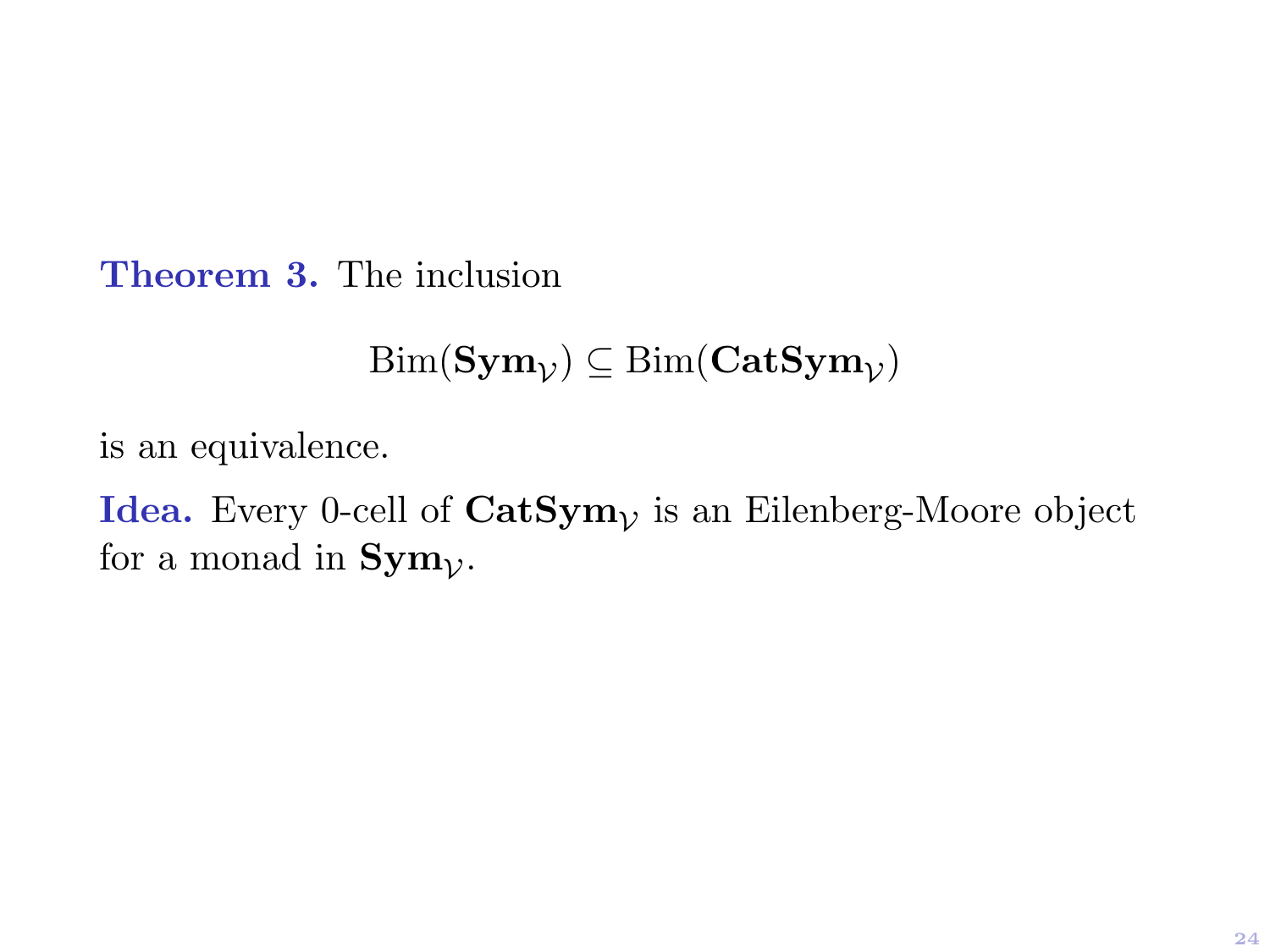4. Proof of the main theorem